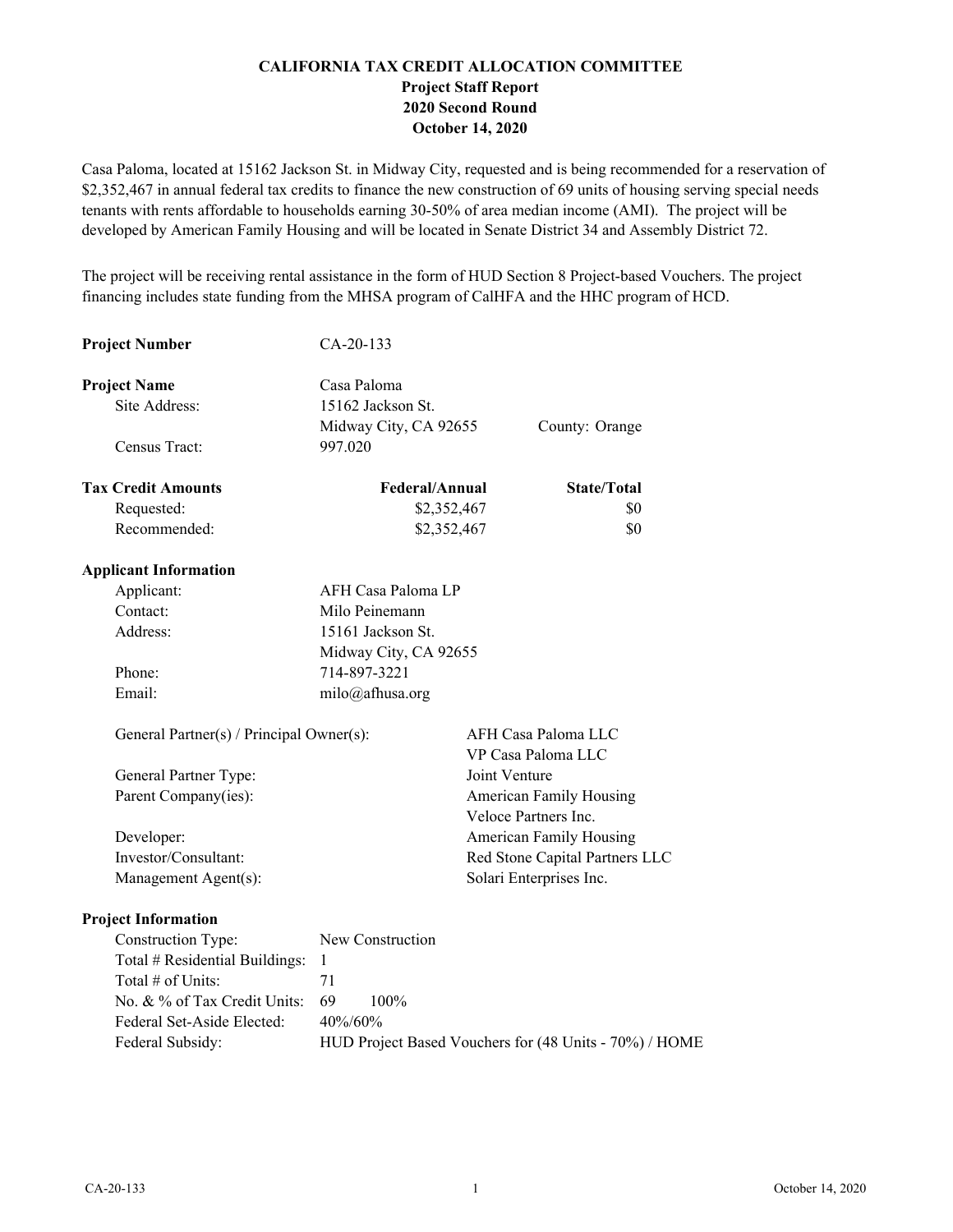# **Information**

Set-Aside: N/A Housing Type: Special Needs Type of Special Needs: Chronically Homeless or Homeless Average Targeted Affordability of Special Needs/SRO Project Units: 36.09% % of Special Need Units 48 units 70% Geographic Area: Orange County TCAC Project Analyst: Franklin Cui

# **55-Year Use / Affordability**

| <b>Aggregate Targeting Number of</b> |    | Percentage of           |  |
|--------------------------------------|----|-------------------------|--|
| <b>Units</b>                         |    | <b>Affordable Units</b> |  |
| At or Below 30% AMI:                 | 48 | 65%                     |  |
| At or Below 50% AMI:                 | 21 | 30%                     |  |

## **Unit Mix**

59 1-Bedroom Units

12 2-Bedroom Units

71 Total Units

|                                            | 2020 Rents Targeted % | 2020 Rents Actual %<br>of Area Median | <b>Proposed Rent</b>  |
|--------------------------------------------|-----------------------|---------------------------------------|-----------------------|
| Unit Type & Number                         | of Area Median Income | <b>Income</b>                         | (including utilities) |
| 1 Bedroom<br>41                            | 30%                   | 30%                                   | \$720                 |
| 1 Bedroom<br>18                            | 50%                   | 50%                                   | \$1,201               |
| 2 Bedrooms<br>7                            | 30%                   | 30%                                   | \$864                 |
| 2 Bedrooms<br>3                            | 50%                   | 50%                                   | \$1,441               |
| 2 Bedrooms<br>2                            | Manager's Unit        | Manager's Unit                        | \$0                   |
| <b>Project Cost Summary at Application</b> |                       |                                       |                       |
| Land and Acquisition                       | \$5,249,286           |                                       |                       |
| <b>Construction Costs</b>                  | \$23,800,738          |                                       |                       |
| <b>Rehabilitation Costs</b>                | \$0                   |                                       |                       |
| <b>Construction Contingency</b>            | \$1,681,628           |                                       |                       |
| Relocation                                 | \$0                   |                                       |                       |
| Architectural/Engineering                  | \$1,361,125           |                                       |                       |
| Const. Interest, Perm. Financing           | \$1,988,086           |                                       |                       |
| Legal Fees                                 | \$220,000             |                                       |                       |
| Reserves                                   | \$1,015,838           |                                       |                       |
| Other Costs                                | \$1,471,299           |                                       |                       |
| Developer Fee                              | \$2,200,000           |                                       |                       |
| <b>Commercial Costs</b>                    | \$0                   |                                       |                       |
| <b>Total</b>                               | \$38,988,000          |                                       |                       |
| <b>Residential</b>                         |                       |                                       |                       |
| <b>Construction Cost Per Square Foot:</b>  | \$507                 |                                       |                       |
| Per Unit Cost:                             | \$549,127             |                                       |                       |
| True Cash Per Unit Cost*:                  | \$549,127             |                                       |                       |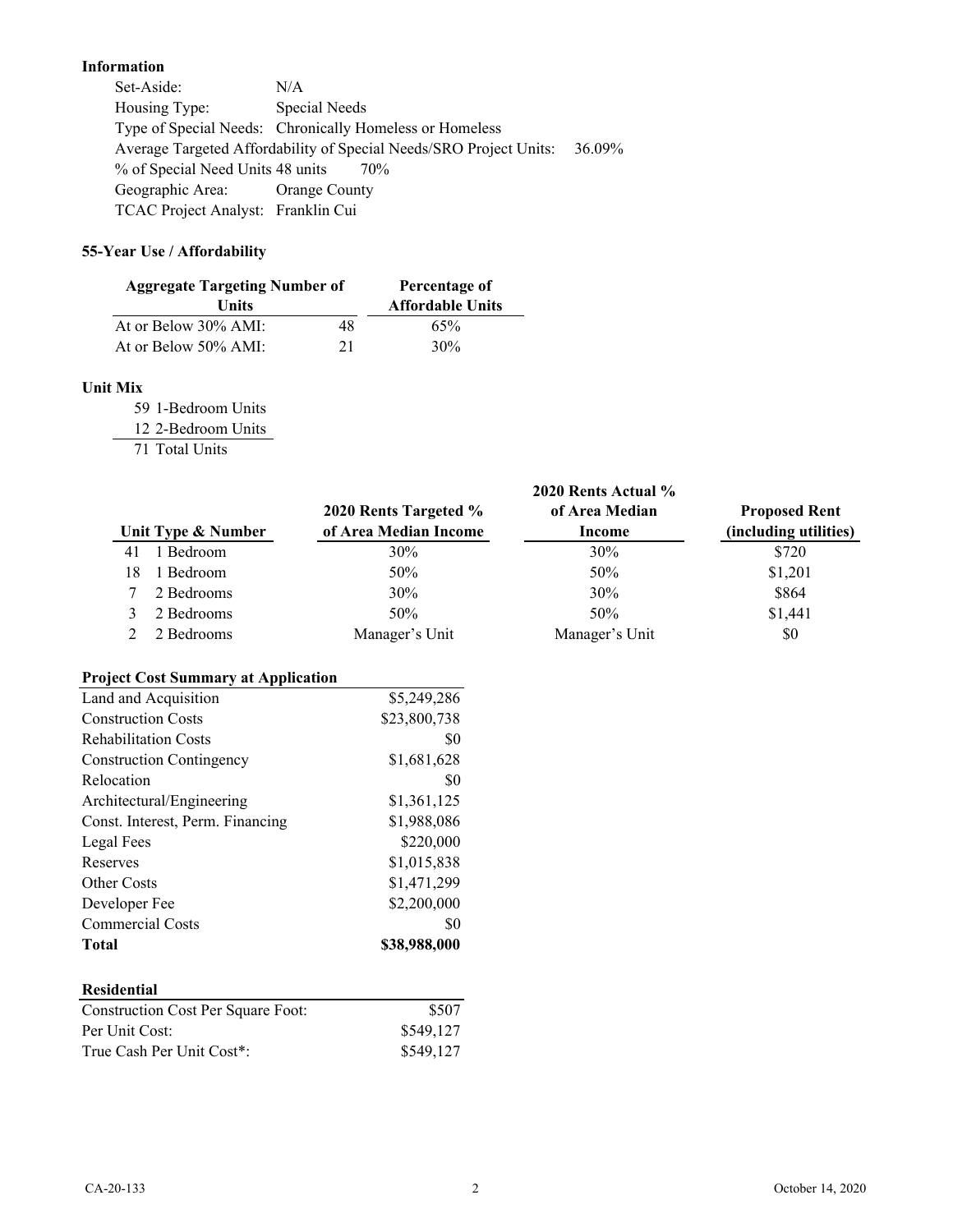#### **Construction Financing Permanent Financing**

| Source                | Amount       | Source               | Amount       |
|-----------------------|--------------|----------------------|--------------|
| Wells Fargo           | \$23,500,000 | <b>CCRC</b>          | \$4,300,000  |
| CalHFA - SNHP         | \$6,688,000  | CalHFA - SNHP        | \$6,688,000  |
| AHP                   | \$710,000    | $HCD - HHC**$        | \$4,464,144  |
| Deferred Costs & Fees | \$2,620,961  | Orange County - HOME | \$950,000    |
| <b>GP</b> Equity      | \$100        | AHP                  | \$710,000    |
| Tax Credit Equity     | \$5,468,939  | <b>GP</b> Equity     | \$100        |
|                       |              | Tax Credit Equity    | \$21,875,756 |
|                       |              | <b>TOTAL</b>         | \$38,988,000 |

\*Less Donated Land, Fee Waivers, Seller Carryback Loans, and Deferred Developer Fee

\*\*Housing for a Healthy California Program

| Requested Eligible Basis:                                  | \$26,138,523                   |
|------------------------------------------------------------|--------------------------------|
| 130% High Cost Adjustment:                                 | N <sub>0</sub>                 |
| Applicable Fraction:                                       | 100.00%                        |
| <b>Qualified Basis:</b>                                    | \$26,138,523                   |
| Applicable Rate:                                           | $9.00\%$                       |
| Total Maximum Annual Federal Credit:                       | \$2,352,467                    |
| Approved Developer Fee (in Project Cost & Eligible Basis): | \$2,200,000                    |
| Investor/Consultant:                                       | Red Stone Capital Partners LLC |
| Federal Tax Credit Factor:                                 | \$0.92991                      |

The "as if vacant" land value and the existing improvement value established at application, as well as the eligible basis amount derived from those values, shall not increase during all subsequent reviews including the placed in service review, for the purpose of determining the final award of Tax Credits, unless a waiver has been granted for a purchase price not to exceed the sum of third party debt that will be assumed or paid off. The sum of the third party debt encumbering the property may increase during subsequent reviews to reflect the actual amount.

### **Eligible Basis and Basis Limit**

| Requested Unadjusted Eligible Basis:  | \$26,138,523 |
|---------------------------------------|--------------|
| Actual Eligible Basis:                | \$31,466,022 |
| Unadjusted Threshold Basis Limit:     | \$19,540,237 |
| Total Adjusted Threshold Basis Limit: | \$26,138,523 |

### **Adjustments to Basis Limit**

Required to Pay State or Federal Prevailing Wages/Financed by labor-affiliated organization employing construction workers paid at least state or federal prevailing wages Local Development Impact Fees 95% of Upper Floor Units are Elevator-Serviced

### **Tie-Breaker Information**

| First: | <b>Special Needs</b> |  |
|--------|----------------------|--|
| Final: | 59.987%              |  |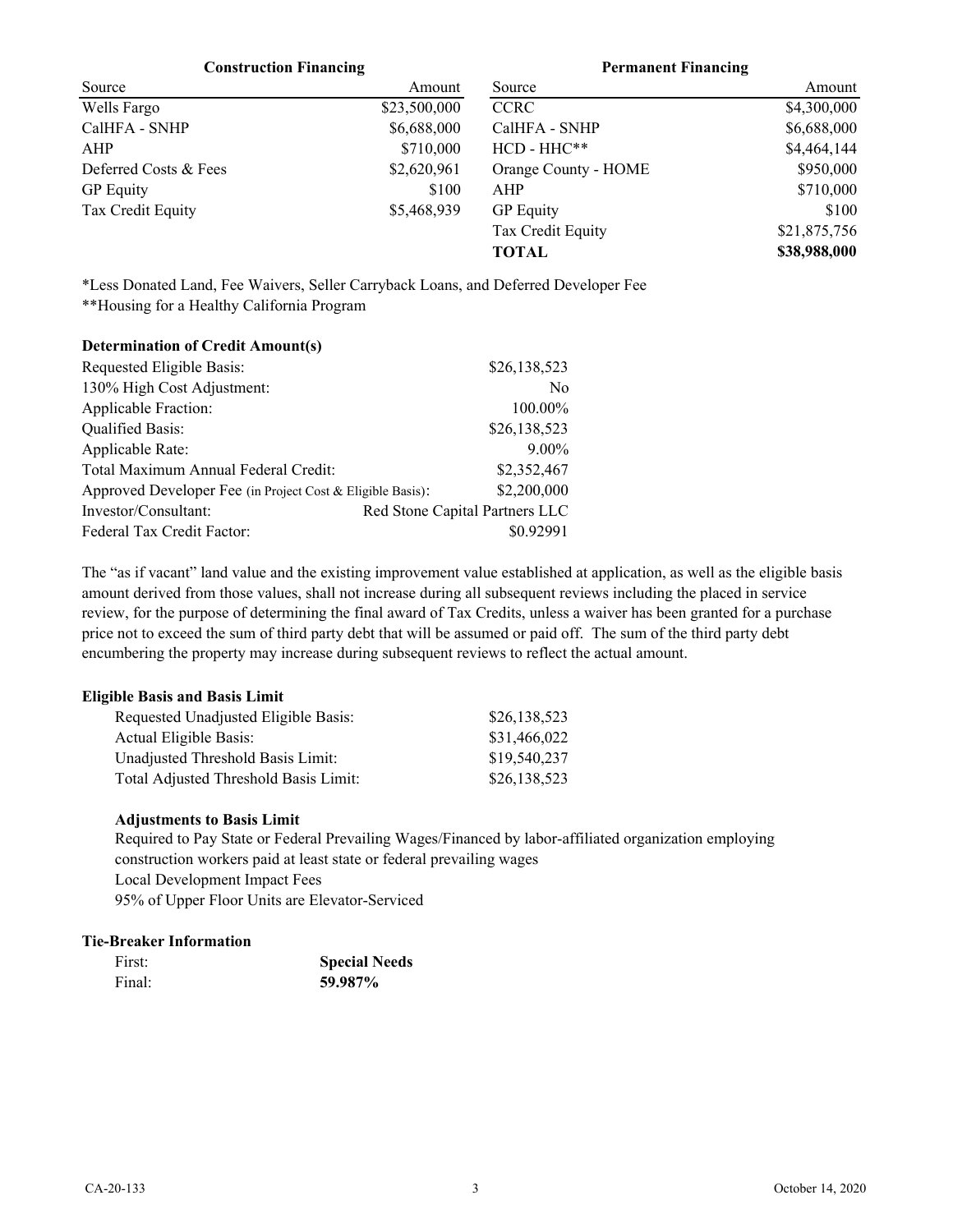## **Cost Analysis and Line Item Review**

Staff analysis of project costs to determine reasonableness found all fees to be within TCAC's underwriting guidelines and TCAC limitations. Annual operating expenses meet or exceed the minimum operating expenses established in the Regulations, and the project pro forma shows a positive cash flow from year one. Staff has calculated federal tax credits based on 9.0% of the qualified basis, or, in the case of acquisition credit or credit combined with federal subsidies, 3.24%. Applicants are cautioned to consider the expected federal rate when negotiating with investors. TCAC's financial evaluation at project completion will determine the final allocation.

# **Significant Information / Additional Conditions**

The estimated project cost per unit is \$549,127. Factors contributing to the project cost are the land cost and building design, which includes features and programmatic spaces for the formerly homeless residents, including offices for services and a central courtyard providing space for the residents to congregate and children to play. There are two elevators. Funding sources require the payment of prevailing wages.

### **Resyndication and Resyndication Transfer Event:** None

# **Legal Status**

Staff has reviewed the Applicant's responses to the questions contained in the Legal Status portion of the Application. No information was disclosed that raised any question regarding the financial viability or legal integrity of the applicant.

# **Local Reviewing Agency**

The Local Reviewing Agency has not yet completed a site review of this project. Any negative comments in the LRA report will cause this staff report to be revised to reflect such comments.

### **Standard Conditions**

The applicant must submit all documentation required for a Carryover Allocation and any Readiness to Proceed Requirements elected. Failure to provide the documentation at the time required may result in rescission of the Credit reservation and cancellation of a carryover allocation.

State tax credit recipients are limited to cash distributions from project operations pursuant to California Revenue and Taxation Code Section 12206(d). By accepting the tax credit reservation, the applicant/owner is agreeing to comply with the statutory limitations and requirements.

TCAC makes the preliminary reservation only for the project specified above in the form presented, and involving the parties referred to in the application. No changes in the development team or the project as presented will be permitted without the express approval of TCAC.

The applicant must pay TCAC a performance deposit and allocation fee calculated in accordance with regulation. Additionally, TCAC requires the project owner to pay a monitoring fee before issuance of tax forms.

As project costs are preliminary estimates only, staff recommends that a reservation be made in the amount of federal credit and state credit shown above on condition that the final project costs be supported by itemized lender approved costs and certified costs after the buildings are placed in service.

All unexpended funds in reserve accounts established for the project must remain with the project to be used for the benefit of the property and/or its residents, except for the portion of any accounts funded with deferred developer fees.

All fees charged to the project must be within TCAC limitations. Fees in excess of these limitations will not be considered when determining the amount of credit when the project is placed-in-service.